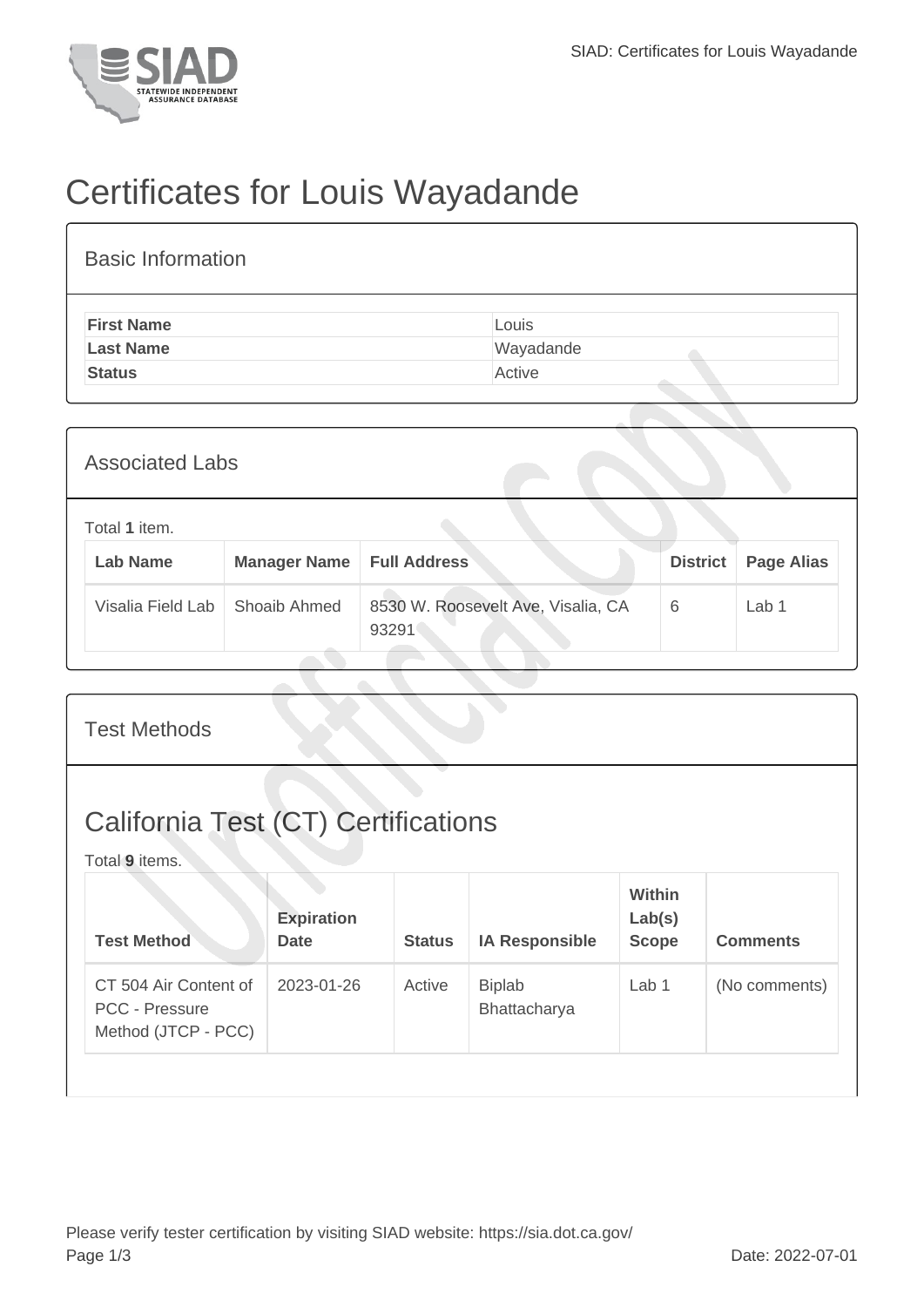

| <b>Test Method</b>                                               | <b>Expiration</b><br><b>Date</b> | <b>Status</b>  | <b>IA Responsible</b>                | Within<br>Lab(s)<br><b>Scope</b> | <b>Comments</b> |
|------------------------------------------------------------------|----------------------------------|----------------|--------------------------------------|----------------------------------|-----------------|
| CT 518 Unit Weight -<br>PCC (JTCP - PCC)                         | 2023-01-26                       | Active         | <b>Biplab</b><br>Bhattacharya        | Lab <sub>1</sub>                 | (No comments)   |
| <b>CT 533 Ball</b><br>Penetration - PCC                          | 2019-11-02                       | <b>Expired</b> | Pedro Reyes                          | Lab <sub>1</sub>                 | (No comments)   |
| CT 539 Sampling<br><b>Fresh Concrete</b><br>(JTCP - PCC)         | 2023-01-26                       | Active         | <b>Biplab</b><br>Bhattacharya        | Lab <sub>1</sub>                 | (No comments)   |
| CT 540 Making<br>Cylinders - PCC<br>(JTCP - PCC)                 | 2023-01-26                       | Active         | <b>Biplab</b><br><b>Bhattacharya</b> | Lab <sub>1</sub>                 | (No comments)   |
| CT 543 Air Content of<br>PCC - Volumetric<br>Method (JTCP - PCC) | 2023-01-26                       | Active         | <b>Biplab</b><br>Bhattacharya        | (No lab)                         | (No comments)   |
| CT 547 Bridge<br>Profilograph                                    | 2021-10-21                       | <b>Expired</b> | Martiniano Ruiz                      | (No lab)                         | (No comments)   |
| CT 556 Slump - PCC<br>(JTCP - PCC)                               | 2023-01-26                       | Active         | <b>Biplab</b><br>Bhattacharya        | (No lab)                         | (No comments)   |
| CT 557 Temperature -<br>PCC (JTCP - PCC)                         | 2023-01-26                       | Active         | <b>Biplab</b><br>Bhattacharya        | Lab <sub>1</sub>                 | (No comments)   |

## AASHTO/ASTM Proficiencies

| <b>Test Method</b> | <b>Expiration Date</b> | Status   IA Responsible | <b>Within Lab(s)</b><br>Scope | <b>Comments</b> |
|--------------------|------------------------|-------------------------|-------------------------------|-----------------|
| No results found.  |                        |                         |                               |                 |